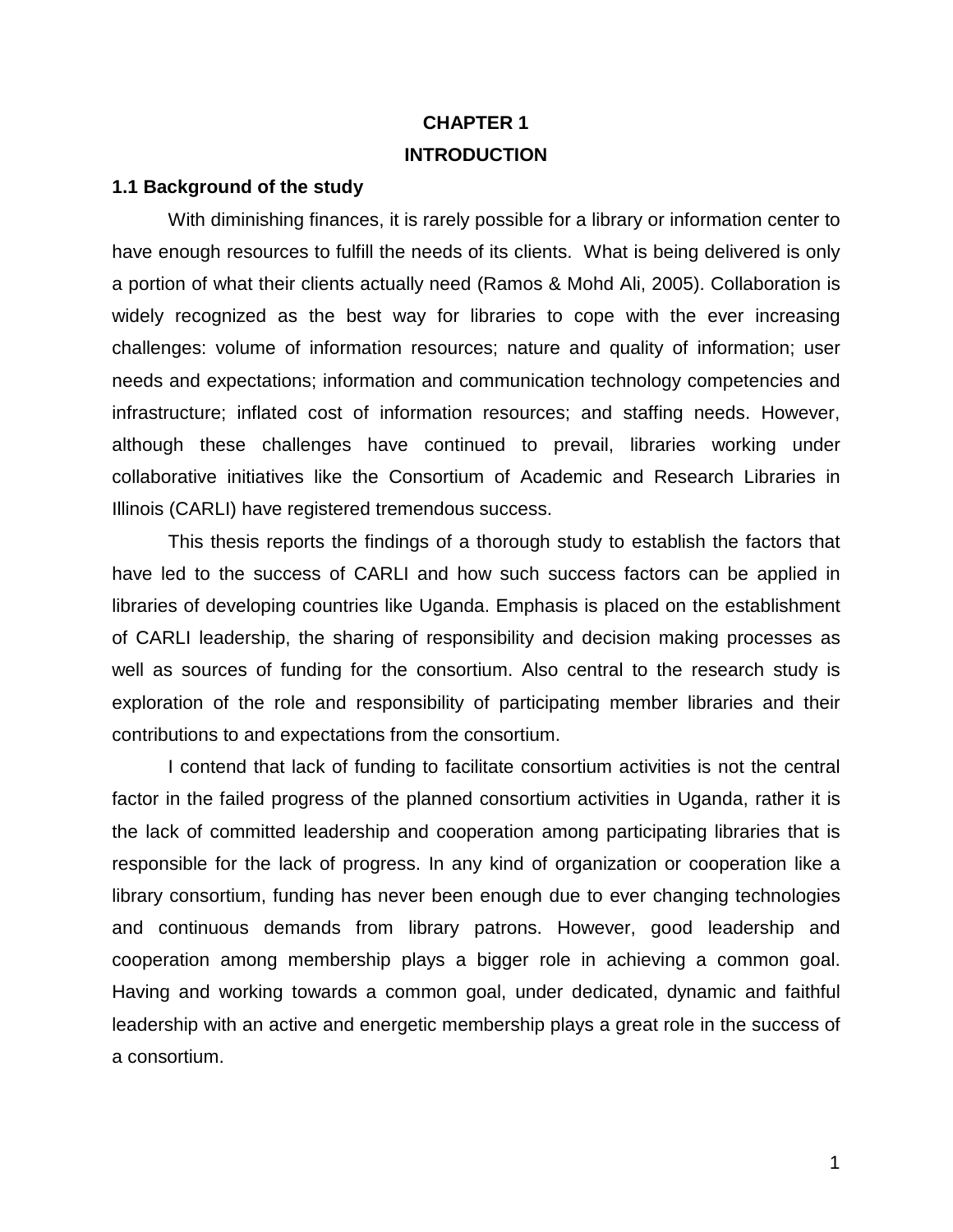To assist in the possible improvement of consortium operations in Uganda, I need to understand the leadership, responsibility, staffing, collection, policies and procedures, funding and structure of academic libraries in the participating membership of CARLI in comparison with those of Uganda. My research has incorporated interviews with CARLI staff and a questionnaire survey to all the participating CARLI membership.

### **1.2 Problem statement**

There is now ample research on the benefits of library collaboration mainly in developed countries (Kaul 2001, Riley 2006, Wright 2006, Bennett 2007, Foulonneau et al. 2007, Williams 2008, Feather, Bracken & Diaz 2008, Butler 1998, Domatob, 1998). In Africa, a lot of research has been devoted toward the need for collaboration (Musoke 2008, Paulos 2008, Kinengyere 2007, Ibeun & Obasuyi 2007, Amaeshi (Ed.) 2003, Kaul 2001, Rosenberg 2001, Ade Ajayi, Goma & Johnson 1996) and a few registered successes (Musoke 2008, Paulos 2008, Rosenberg 2001, Kinengyere 2007, Ibeun & Obasuyi 2007, Amaeshi (Ed.) 2003, Kaul 2001). However, no research has been reported on how to apply identified success factors from developed countries in order to bring a change in developing countries. Developed countries have registered tremendous success stories compared to less developed countries; failure in developing countries has been attributed to poor funding without looking at other factors like committed leadership and cooperative membership.

The National Council for Higher Education (NCHE) (2007) indicates that there are six public and twenty-four private universities giving a total of thirty registered universities in Uganda. Of these, only twenty-one universities and two research institutions are actively and currently participating in the Consortium of Uganda University Libraries, (CUUL) (2008). It is clear, however, that most of these universities do not have adequate resources to support certain, if not all, areas of their academic and research programmes. Since 2005, access to computer facilities, books and other learning materials has improved; still many are far from reaching ratios comparable to world standards; and, unfortunately, the student to book ratio dropped from twenty-three books per student to nineteen in 2006 (NCHE, 2007). The NCHE 2006 (2007) study further shows that there has been a 9.4% increase in the total number of students that enroll in the universities from 124,313 in 2005 to 137,190 in 2006 without an increase in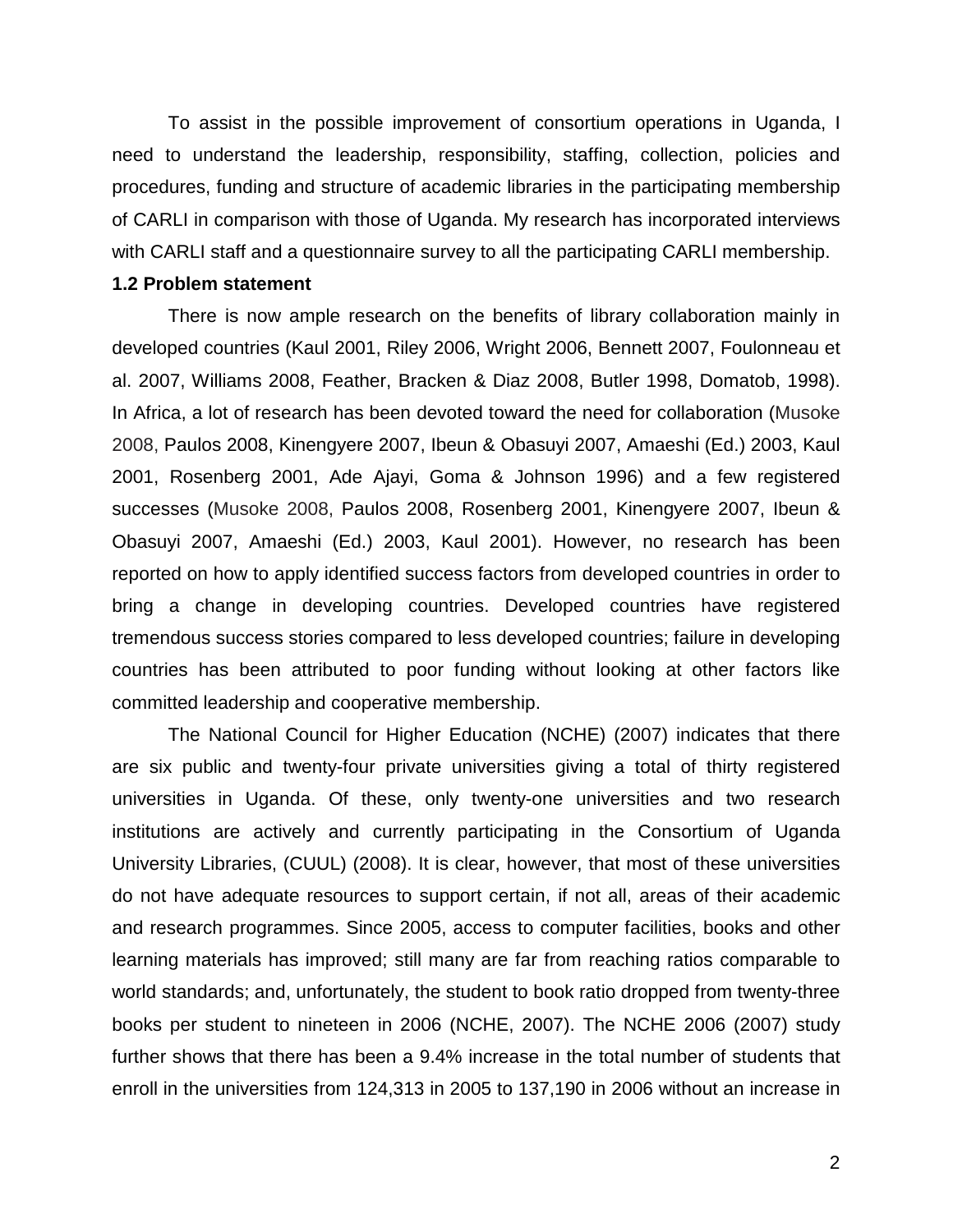the number of information materials in most of these universities. Although there is evidence of no increase in the number of information resources to be used by students in these universities, NCHE instead attributes the low level of research across the higher education spectrum to inadequate funding; more so, the student to book ratio stated above is far below the set standards and NCHE does not suggest for these universities to participate in resource sharing as a way of bridging the student to book ratio.

The NCHE (2007) acknowledges the usefulness of the library, stating that "the library… is the heartbeat of an academic institution". However, its 2006 study indicates that universities have continued to reduce the amount of money spent on books (0.1% in private and in 2.5% in public universities) and that library space is being converted to student instruction classrooms. This is an indication of low spending on library books; much as these universities are still working harder to acquire information materials, space to store them is also becoming another challenge.

One of the important things I have learned all through the time I have worked at Makerere University Library's outreach programme in partnership with CUUL as Deputy Country Coordinator for E-resources, on top of other significant institutional challenges among African universities, a committed leadership and membership was noticed as still lacking among CUUL membership. While there are already tangible successes registered by CUUL, still much has not been achieved, like spearheading resource sharing as one of its objectives since inception.

This study begins to address issues that are surrounding the inefficiency involved in partnership, networking and collaboration among university libraries in Uganda. This includes how universities with far better information resources like Makerere University can share with newly established universities lacking sufficient library resources. More particularly, the study directly addresses consortium issues like leadership, communication and membership contribution as key factors in this kind of collaboration.

### **1.3 Objectives of the study**

• Study the consortium history among academic and research libraries in the state of Illinois